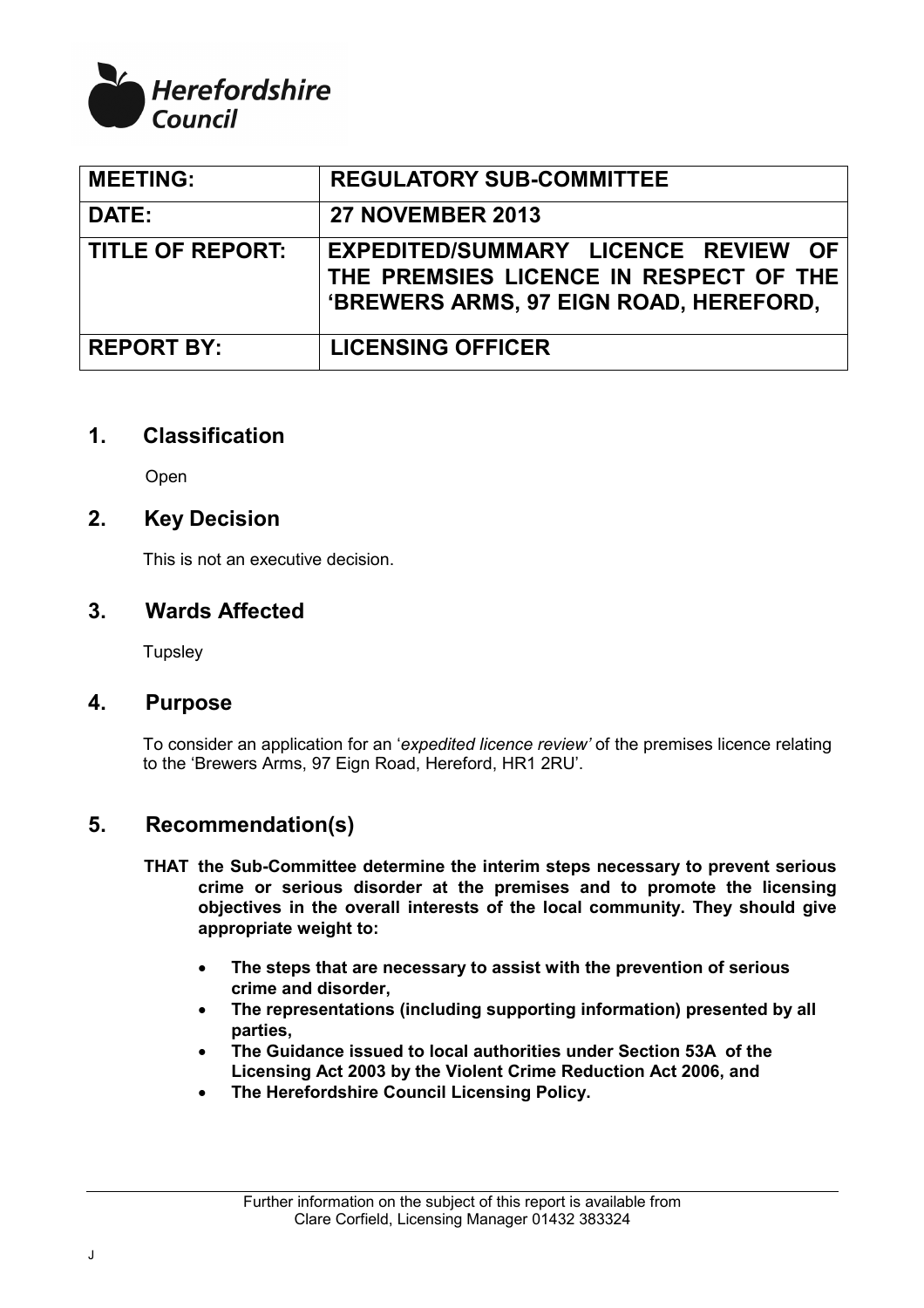# **6. Key Points Summary**

- Application received for an expedited review on 25 November 2013.
- Hearing arranged for 27 November 2013 within the required 48 hours.
- 25 November 2013 Copies of application and certificate sent to the premises licence holder by email.

# **7. Options**

The interim steps that the licensing authority can consider taking are:

Take no action or

Take any of the following steps: -

- (a) to modify the conditions of the licence;
- (b) the exclusion of the sale of alcohol by retail (or other licensable activities) from the scope of the licence;
- (c) to remove the designated premises supervisor;
- (d) to suspend the licence;

 Where the authority takes a step mentioned in subsection (a) or (b), it may provide that the modification or exclusion is to have effect until the full review hearing.

# **8. Reasons for Recommendations**

Ensures compliance with the Licensing Act 2003 and the Crime & Disorder Act 2006.

# **9. Introduction and Background**

#### **Background Information**

The powers to call for an expedited review are contained in Section 53A of the 2003 Act by virtue of the Violent Crime Reduction Act 2006. The powers allow:

- i. The police to trigger a fast track process to review a premises licence where the police consider that the premises are associated with serious crime or serious disorder (or both); and
- ii. The licensing authority to respond by taking interim steps quickly, where appropriate, pending a full review.

| Applicant         |         | Ivan Powell - Superintendent West Mercia Constabulary |
|-------------------|---------|-------------------------------------------------------|
| Premise<br>Holder | Licence | Sean David Harrison & Steven Lloyd Harrison           |
|                   |         | Brewers Arms, 97 Eign Road, Hereford, HR1 2RU         |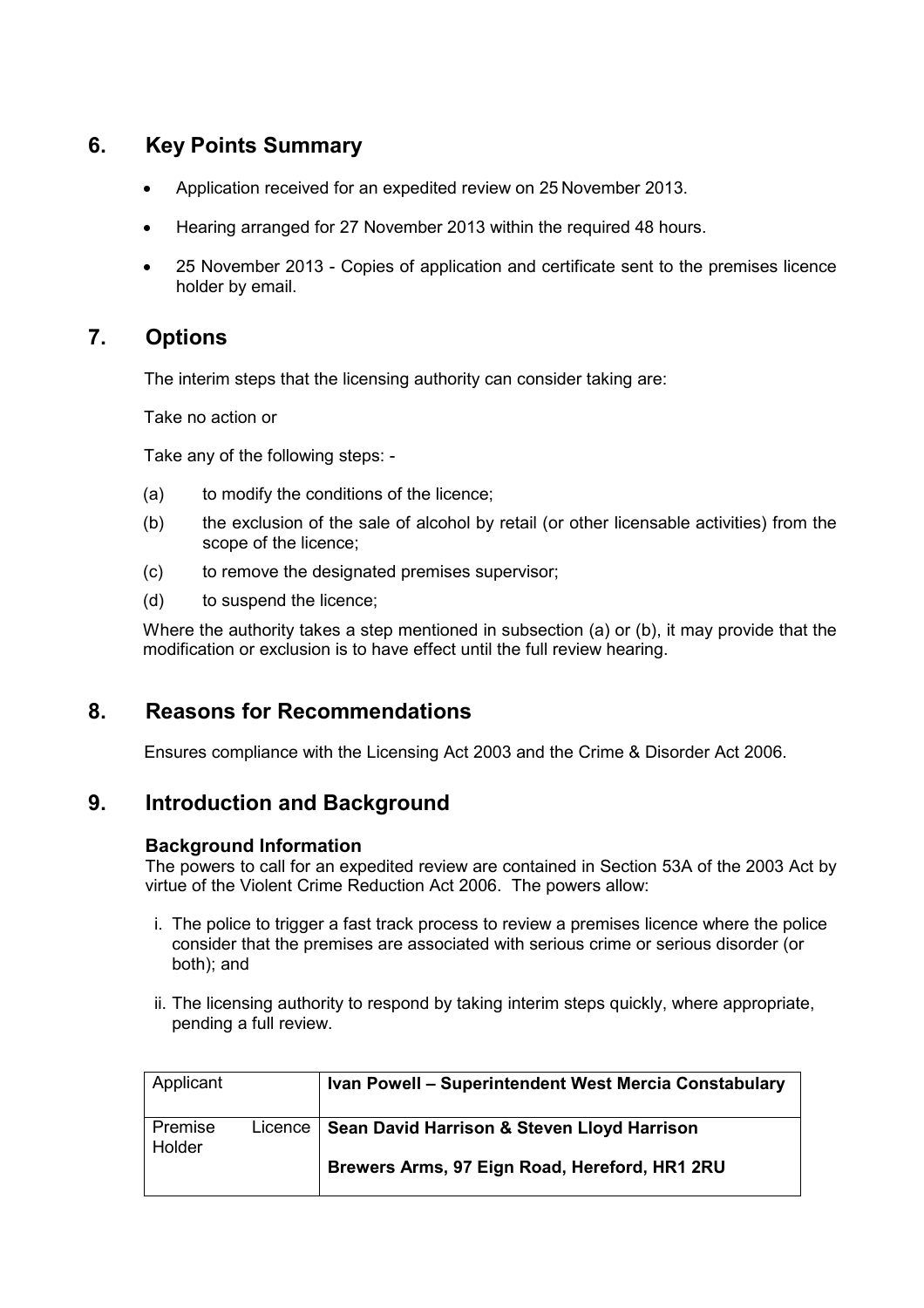| Solicitor               | Not known      |                                |
|-------------------------|----------------|--------------------------------|
| Type of application:    | Date received: | Interim Steps Hearing 48 hours |
| <b>Expedited Review</b> | 25/11/2013     | 27/11/2013                     |

#### **Current Licence**

The following is authorised under the current licence: An indoor sporting event Monday-Saturday: 20:00 - 23:00 Sunday: 19:00 - 23:00

> A performance of live music and Dancing Friday-Saturday: 20:00 - 01:00 Sunday: 20:00 – 00:00

Any playing of recorded music Monday-Wednesday,Sunday: 12:00 - 01:00 Thursday: 12:00 - 02:00 Friday-Saturday: 12:00 – 2:30

Provision of late night refreshment Monday-Wednesday: 12:00 - 00:00 Thursday,Sunday: 12:00 - 01:00 Friday-Saturday: 12:00 - 02:00

Sale by retail of alcohol Monday-Wednesday: 12:00 - 00:00 Thursday: 12:00 - 01:00 Friday-Saturday: 12:00 - 02:00 Sunday: 12:00 - 00:30

#### **The Grounds for the Review**

The grounds for the review are contained in the appendices...

#### **Responsible Authorities**

Copies of the application and certificate have been sent to the responsible authorities.

# **10. Key Considerations**

 To consider what action should be taken, if any, to prevent further outbreaks of serious crime and disorder and to promote the four licensing objectives in accordance with the recommendation.

The licensing objectives are:

- The prevention of crime and disorder,
- Public safety:
- The prevention of public nuisance; and
- The protection of children from harm.